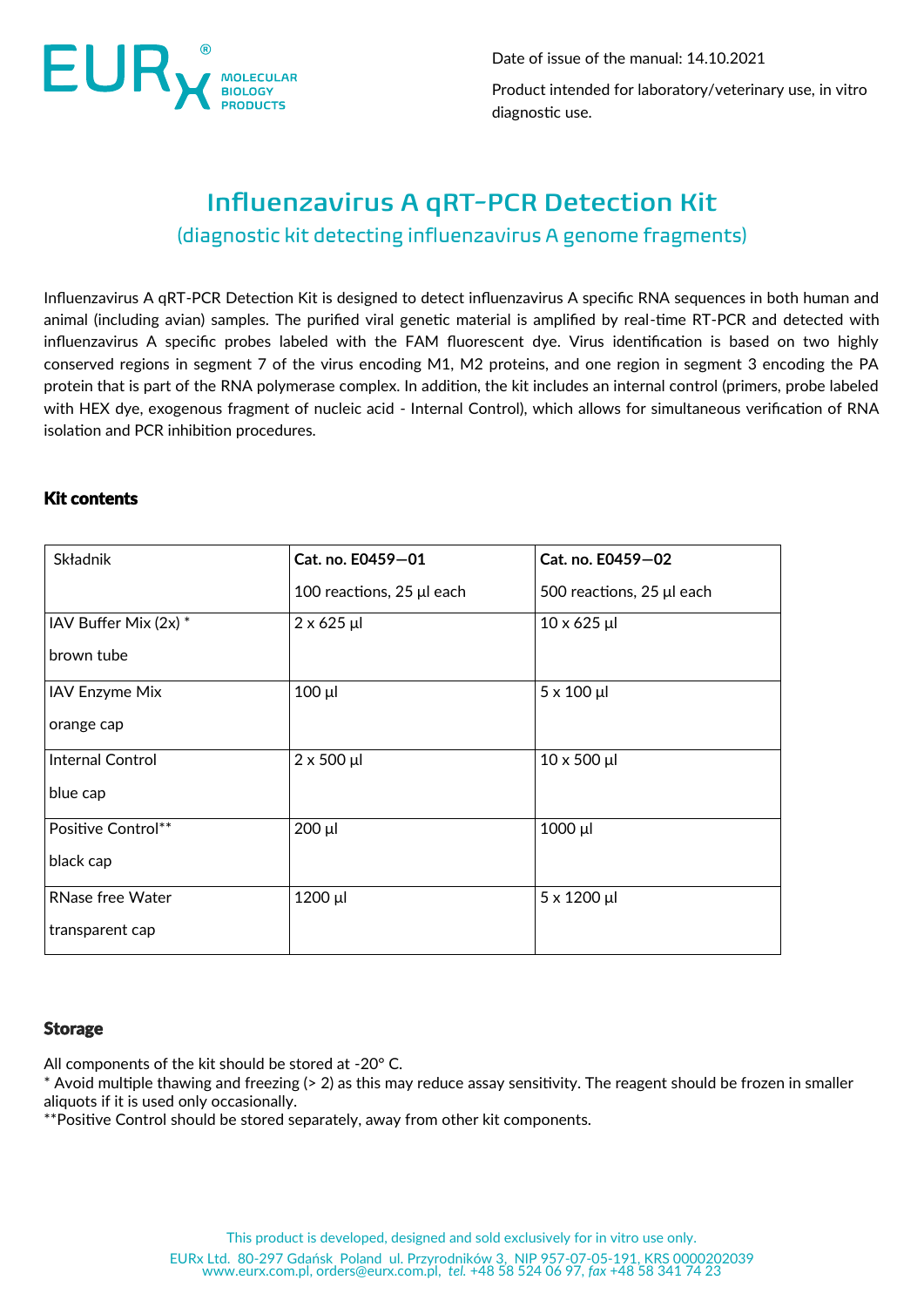

# **ROX reference dye**

ROX reference dye contained in the IAV Buffer Mix (2x) of the Influenzavirus A qRT-PCR Detection Kit enables the normalization of fluorescence in some real-time PCR devices. The use of ROX reference dye is mandatory for all Applied Biosystems thermal cyclers and optional for Agilent thermal cyclers. ROX compensates for changes in fluorescence signal between wells due to slight variations in reaction volume and fluctuation in fluorescence. The presence of ROX dye does not interfere with real-time PCR on devices that do not require this reference dye.

## **Preparation of RNA sample**

RNA from swabs and tissue samples should be isolated using kits dedicated to viral RNA purification. Follow the instructions recommended by the kit manufacturer.

# **Internal Control**

The kit includes an internal control system that allows to monitor the RNA isolation process, as well as the inhibition of the PCR process itself.

The internal control system consists of:

- primers and probe labeled with HEX dye present in the IAV Buffer Mix (2x),
- exogenous nucleic acid fragment contained in Internal Control.

Internal Control can be added at the RNA isolation stage (point A) - then it is both a control of the RNA isolation and PCR inhibition, or only at the PCR stage (point B) - to assess the quality of the purified RNA and possible PCR inhibition.

- A. Add Internal Control to the lysis buffer or to the mixture of lysis buffer and sample material (do not add to the sample material directly) at a ratio 0.1 μl per 1 μl elution volume. For example, 5 μl of Internal Control should be added initially using 50 μl elution volume. It is recommended to use carrier RNA when isolating RNA from cell-free body fluids and material low in RNA content. Carrier RNA increases the efficiency of RNA binding to silica membranes in the presence of small amounts of genetic material in the sample.
- B. Add 0.5 µL of the Internal Control for every 25 µL of PCR reaction.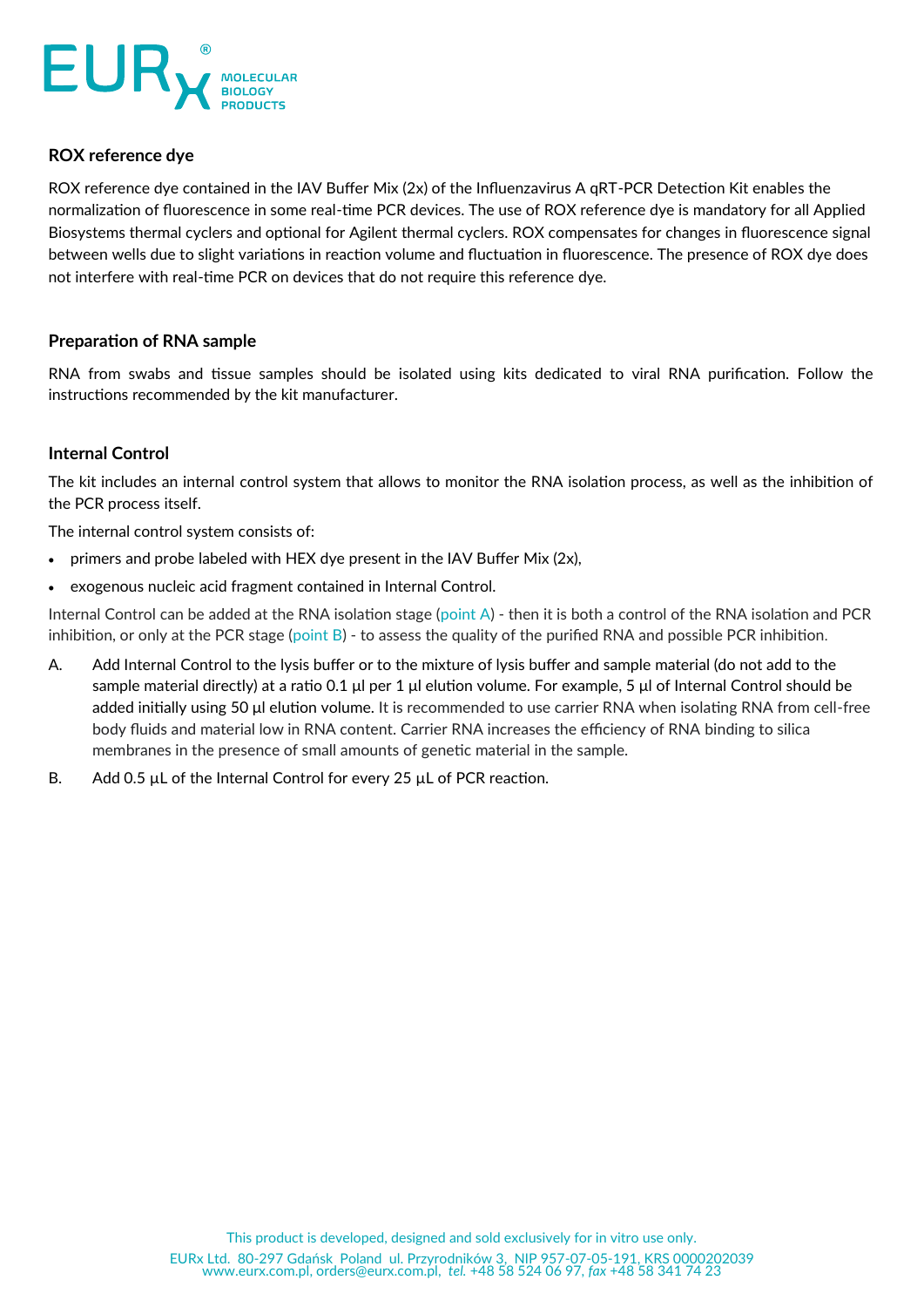

# Protocol Preparation of PCR reaction:

| Component                      | <b>Negative Amplifica-</b><br>tion Control-NAC | <b>Negative Extraction</b><br><b>Control-NEC</b> | <b>Positive Extraction</b><br><b>Control-PEC</b> | <b>RNA</b> sample        | <b>Positive Control</b><br><b>IAV-TPC</b> |
|--------------------------------|------------------------------------------------|--------------------------------------------------|--------------------------------------------------|--------------------------|-------------------------------------------|
| IAV Buffer Mix (2x)            | $12.5$ $\mu$                                   | $12.5$ $\mu$                                     | $12.5$ µl                                        | $12.5$ µl                | $12.5$ µl                                 |
| IAV Enzyme Mix                 | $1 \mu$                                        | $1 \mu$                                          | $1 \mu$                                          | $1 \mu$                  | $1 \mu$                                   |
| Internal Control<br>(optional) |                                                |                                                  |                                                  | $0.5$ $\mu$              | $0.5$ µl                                  |
| <b>Positive Control</b>        | $\overline{\phantom{0}}$                       | $\overline{a}$                                   |                                                  | $\overline{\phantom{a}}$ | $5 \mu$                                   |
| Sample of<br>extracted $H_2O/$ | $\overline{a}$                                 | $5 \mu$                                          |                                                  | $\overline{\phantom{0}}$ | $\overline{\phantom{0}}$                  |
| extracted Internal<br>Control/ |                                                |                                                  | $5 \mu$                                          |                          |                                           |
| extracted RNA                  |                                                |                                                  |                                                  | 5 <sub>µ</sub>           |                                           |
| <b>RNase free Water</b>        | to $25 \mu$                                    | to 25 µl                                         | to 25 µl                                         | to 25 µl                 | to $25 \mu$                               |
| Total volume                   | $25 \mu$                                       | $25 \mu$                                         | $25 \mu$                                         | $25 \mu$                 | $25 \mu$                                  |

### Notes:

- 1. A reaction volume of 25 μl should be used with most real-time cyclers. Other reaction volumes may be used if recommended for a specific instrument.
- 2. Thaw, gently vortex and briefly centrifuge all solutions. Keep IAV Enzyme Mix on ice, while the reactions can be prepared at room temperature.
- 3. Prepare PCR reactions according to the table above.
- 4. Add:
- water (negative amplification control-NAC),
- 5 μl of water purified according to the RNA isolation procedure (negative extraction control-NEC),
- 5 μl of Internal Control purified according to the RNA isolation procedure (positive extraction control-PEC),
- 5 μl of purified RNA sample,
- 5 μl of Positive Control, IAV-TPC.
- 5. IAV-TPC gives a signal in the FAM channel only, when no Internal Control was added to the reaction. To obtain a signal in both the FAM and HEX channels, add 0.5 µl of Internal Control to the reaction. Increasing the PCR reaction volume for the IAV-TPC by 0.5 μL to 25.5 μL (when preparing one reaction mix for RNA samples and controls) does not adversely affect the efficiency of the PCR reaction.
- 6. Centrifuge briefly to settle down the reaction components and remove bubbles. Bubbles interfere with fluorescent detection.
- 7. Place the samples in the thermal cycler programmed according to the table below.

## Thermal Cycling Conditions:

| <b>Step</b>           | <b>Temperature</b> | <b>Time</b>      | <b>Number of cycles</b> |
|-----------------------|--------------------|------------------|-------------------------|
| Reverse transcription | $50^{\circ}$ C     | $15 \text{ min}$ |                         |
| Initial denaturation  | 95 $\degree$ C     | 2 min            |                         |
| Denaturation          | $95^{\circ}$ C     | 10 <sub>s</sub>  | $40 - 45$               |
| Annealing/extension   | $60^{\circ}$ C     | 45 <sub>s</sub>  |                         |